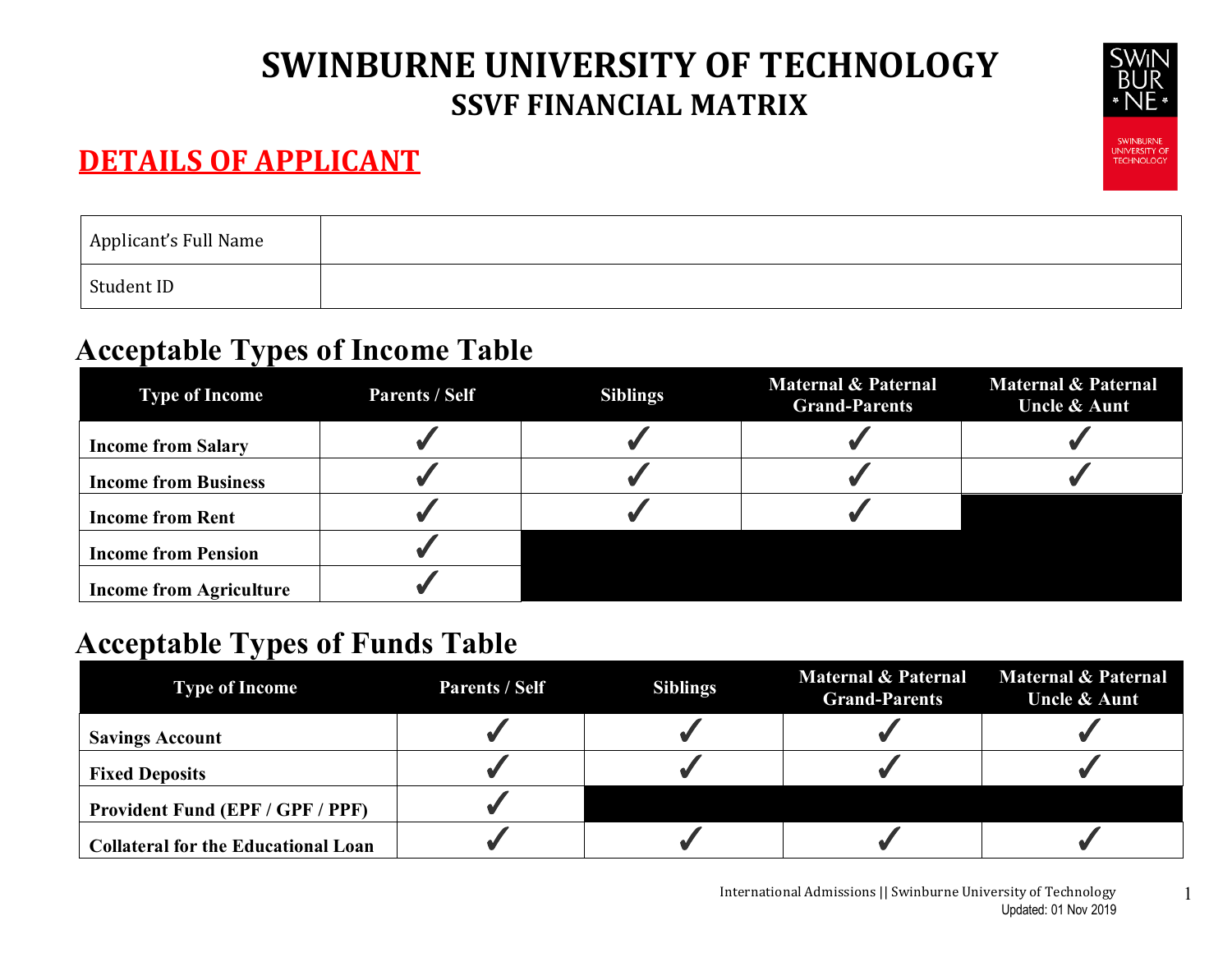#### **SOURCE OF INCOME**

| S No.          | <b>Name of Sponsor</b> | <b>Relation to</b><br>Applicant | <b>Country of</b><br>Residence | <b>Source of Income</b> | Annual Income in<br><b>Local Currency</b> | Annual<br>Income in<br><b>AUD</b> |
|----------------|------------------------|---------------------------------|--------------------------------|-------------------------|-------------------------------------------|-----------------------------------|
| $\mathbf{1}$   |                        |                                 |                                |                         |                                           |                                   |
| 2              |                        |                                 |                                |                         |                                           |                                   |
| 3              |                        |                                 |                                |                         |                                           |                                   |
| $\overline{4}$ |                        |                                 |                                |                         |                                           |                                   |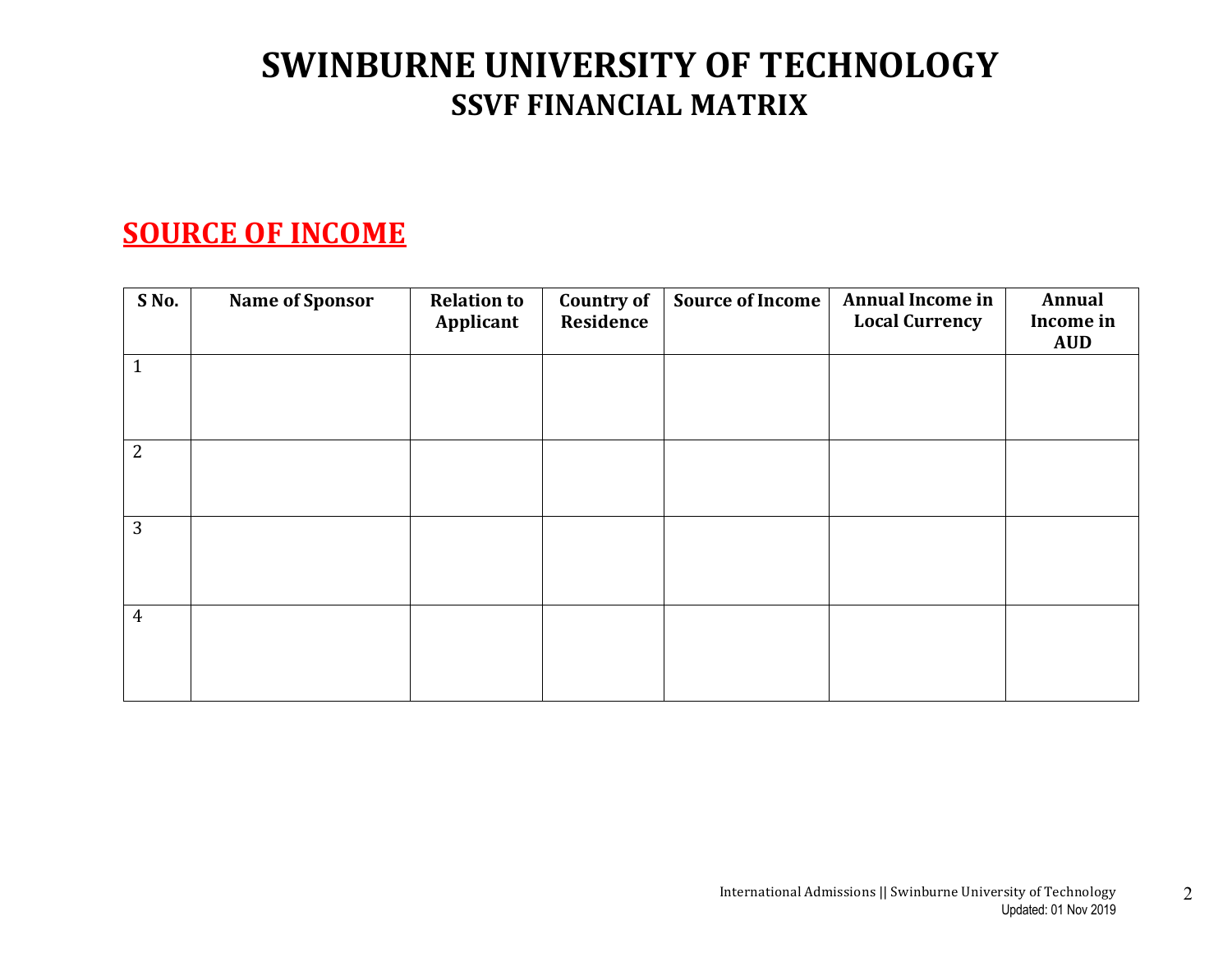#### **DECLARATION OF FUNDS**

| S No.          | <b>Name of Sponsor</b> | <b>Relation to</b><br>Applicant | <b>Type of Funds</b> | <b>Amount in Local</b><br>Currency<br>(Withdrawable) | <b>Bank Name and Details</b> | <b>Documents</b><br><b>Verified</b> |
|----------------|------------------------|---------------------------------|----------------------|------------------------------------------------------|------------------------------|-------------------------------------|
| $\mathbf{1}$   |                        |                                 |                      |                                                      |                              |                                     |
| $\overline{2}$ |                        |                                 |                      |                                                      |                              |                                     |
| $\overline{3}$ |                        |                                 |                      |                                                      |                              |                                     |
| $\overline{4}$ |                        |                                 |                      |                                                      |                              |                                     |
| $\overline{5}$ |                        |                                 |                      |                                                      |                              |                                     |
| $6\,$          |                        |                                 |                      |                                                      |                              |                                     |
| $\overline{7}$ |                        |                                 |                      |                                                      |                              |                                     |
|                |                        |                                 | <b>Total Funds</b>   |                                                      |                              |                                     |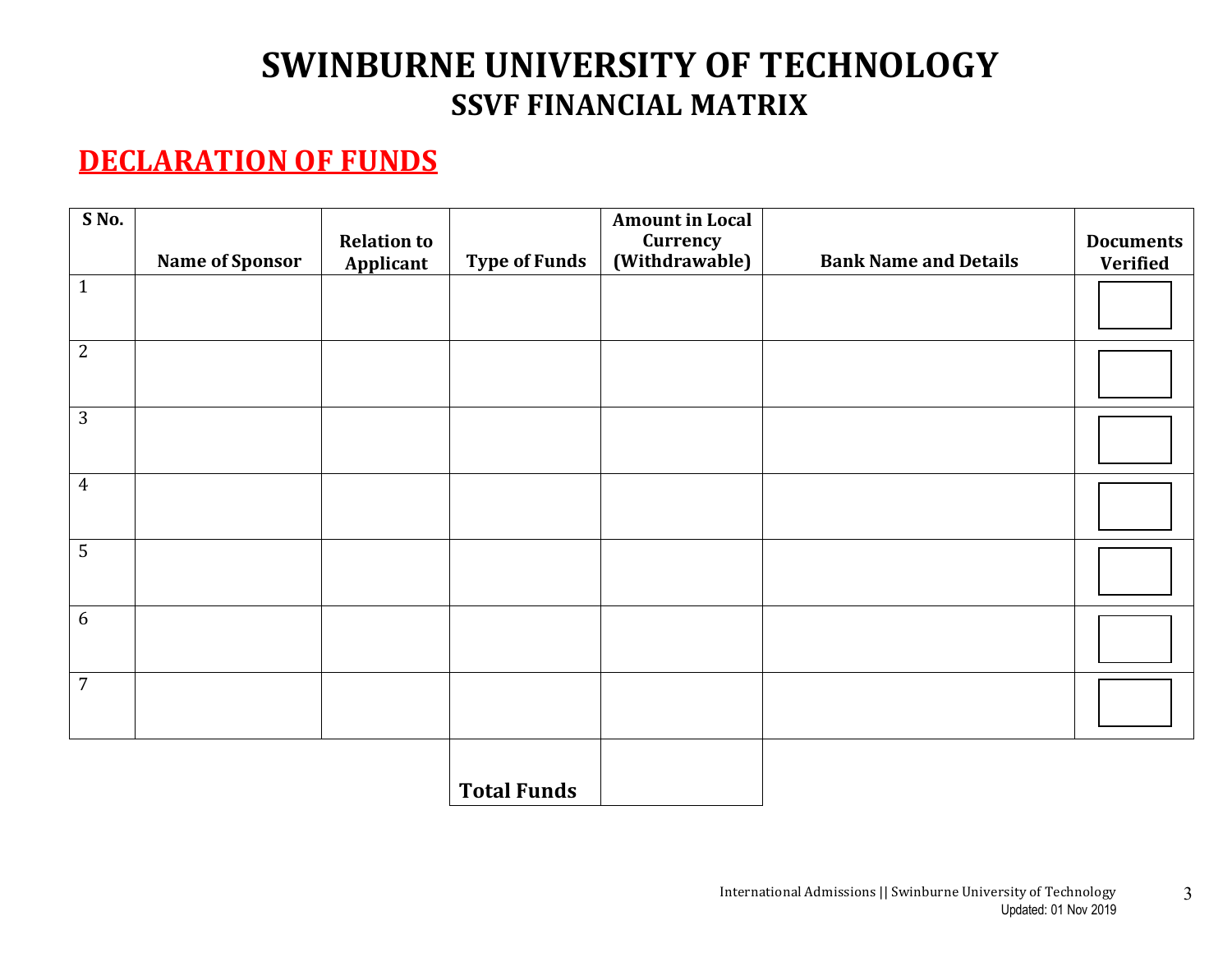#### **DETAILS OF BANK LOAN**

| Type of Loan<br>$\overline{\phantom{a}}$ | Education                | Mortgage | Personal                 |
|------------------------------------------|--------------------------|----------|--------------------------|
| Name of Financial Institution            |                          |          |                          |
| <b>Branch</b>                            |                          |          |                          |
| Date of Sanction:                        |                          |          |                          |
| Name of Account Holder                   |                          |          |                          |
| Loan Account Number                      |                          |          |                          |
| Loan Amount Sanctioned                   | <b>In Local Currency</b> |          | <b>Equivalent in AUD</b> |
| Loan Amount Available after Disbursement |                          |          |                          |

**Documents Verified:**